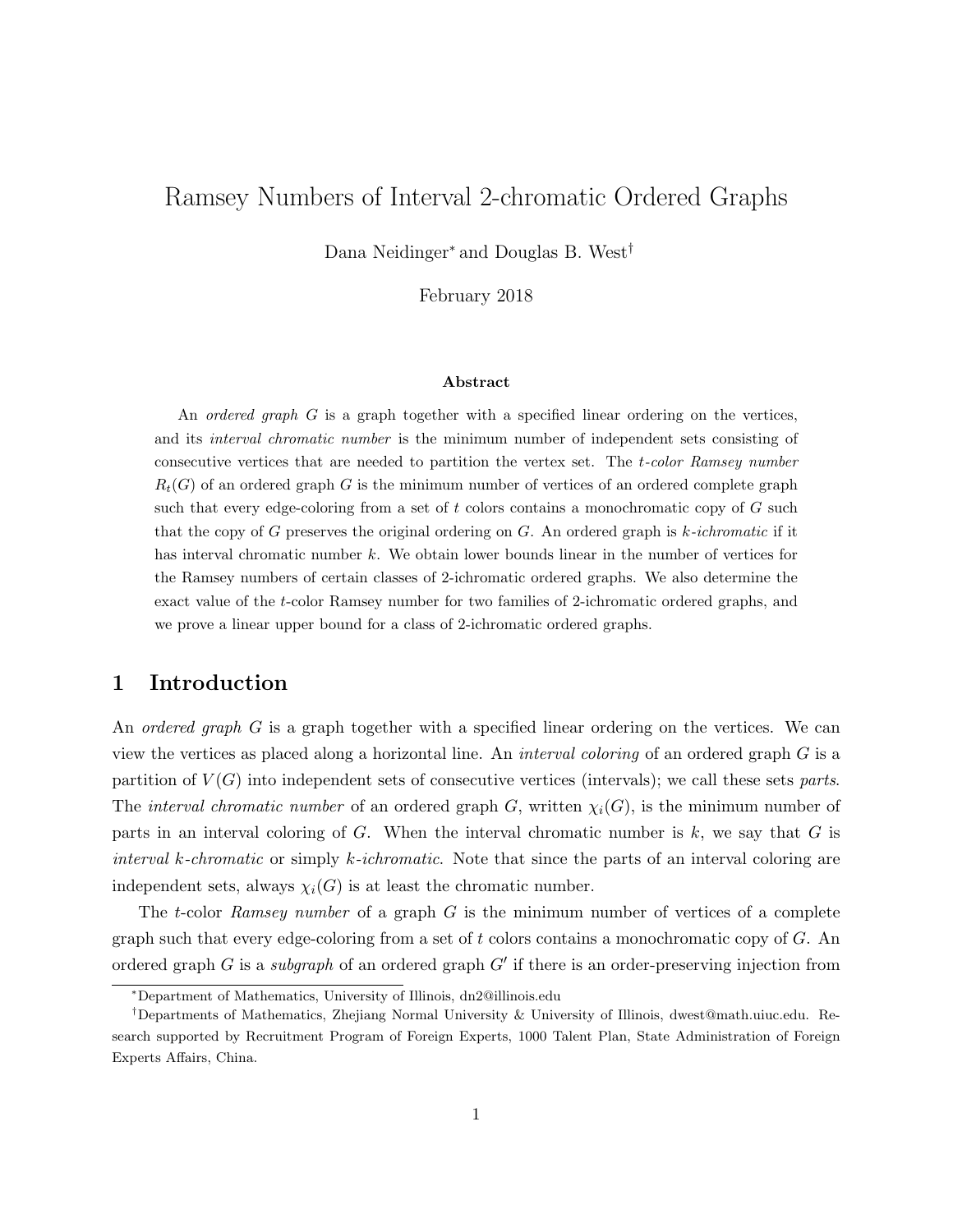the vertices of  $G$  to the vertices of  $G'$  that preserves edges; we then also say that  $G$  is *contained* in  $G'$ . Two ordered graphs are *isomorphic* if each is contained in the other. Just as in the unordered setting, the t-color Ramsey number of an ordered graph G, which we write as  $R_t(G)$ , is the minimum number of vertices of an ordered complete graph such that every edge-coloring from a set of t colors contains a copy of G in color i for some i. Unless noted otherwise, we use the term Ramsey number to refer to the 2-color Ramsey number, denoted  $R(G)$ . Although "Ramsey number" usually refers to the Ramsey number for unordered graphs, in this paper we only consider ordered graphs, so  $R(G)$  will always refer to the ordered setting.

Ramsey's Theorem [11] implies that for  $k \in \mathbb{N}$ , there exists n such that every 2-edge-colored ordered complete graph with n vertices contains a monochromatic ordered complete graph with  $k$ vertices. Since an ordered complete graph contains every ordered graph with the same number of vertices, and there is only one isomorphism class of ordered complete graphs with a given number of vertices, Ramsey's Theorem implies that the Ramsey number is well-defined for every ordered graph. Moreover, the Ramsey number is monotone on ordered graphs: if an ordered graph  $G$  is contained in an ordered graph H, then  $R(G) \leq R(H)$ .

The extremal number or Turán number of a graph  $H$ , written  $ex(n, H)$ , is the maximum number of edges an *n*-vertex graph can have without containing  $H$ . Similarly, the *extremal number* of an ordered graph H, which we also write as  $ex(n, H)$ , is the maximum number of edges an ordered  $n$ -vertex graph can have without containing  $H$ . Extremal numbers are closely related to Ramsey numbers, because if there are more than  $ex(n, H)$  edges of one color, then that color must contain a monochromatic copy of H.

Ordered Ramsey theory is a relatively recent but increasingly popular area of study. Interest in Ramsey numbers of ordered graphs arose from the well-known Erdős-Szekeres Lemma [4], which states that every sequence of at least  $(k-1)^2+1$  distinct integers contains a decreasing or increasing subsequence of length k. The monotone path with n vertices, written as  $P_n^{\text{mon}}$ , uses the vertex ordering  $v_1, \ldots, v_n$  such that along the path the vertices are  $v_1, \ldots, v_n$ . The Erdős-Szekeres Lemma is equivalent to  $R(P_n^{\text{mon}}) = (n-1)^2 + 1$  [5]. This relationship was used to generalize the Erdős-Szekeres Lemma to ordered Ramsey numbers in various ways [5, 7, 8, 9]. Ramsey numbers of specific classes of ordered graphs were explored in [1, 2, 3].

Pach and Tardos [10] studied the extremal numbers of k-ichromatic ordered graphs, proving that for any ordered graph  $H$ , the maximum number of edges that an  $H$ -free ordered graph with n vertices can have is

$$
ex(n, H) = \left(1 - \frac{1}{\chi_i(H) - 1}\right)\binom{n}{2} + o(n^2),
$$

where  $\chi_i(H)$  is the interval chromatic number of H.

The *alternating path*  $P_n^{\text{alt}}$  uses the vertex ordering  $v_1, \ldots, v_n$  such that along the path the vertices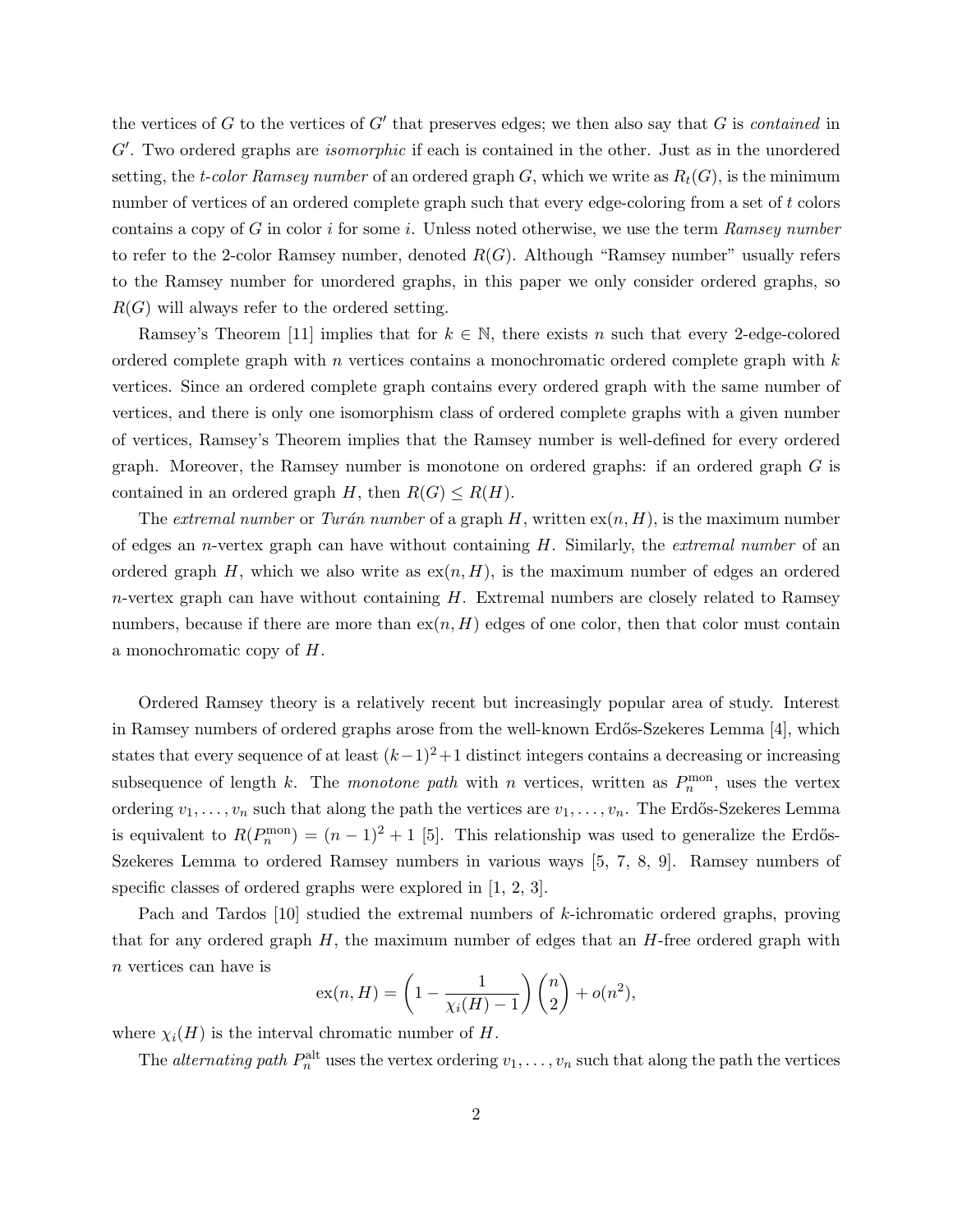are  $v_1, v_n, v_2, v_{n-1}, \ldots$  The ordered graph  $P_n^{\text{alt}}$  is 2-ichromatic, because the first  $\lceil n/2 \rceil$  vertices form an independent set, as do the last  $\lfloor n/2 \rfloor$ . Balko, Cibulka, Král, and Kynčl [1] conjectured that  $P_n^{\text{alt}}$ , whose Ramsey number they showed grows linearly in  $n$ , has the smallest Ramsey number among all ordered paths with n vertices. The monotone path  $P_n^{\text{mon}}$  has the largest interval chromatic number among all orderings of  $P_n$ , since every vertex must be in an interval separate from its neighbors, and above we mentioned the observation of [5] that  $R(P_n^{\text{mon}})$  is quadratic in n.

One may then think that as the interval chromatic number increases, the Ramsey number also increases. However, this is false, since Balko et al. [1] proved that for arbitrarily large n, there are ordered matchings M on n vertices such that  $R(M) \geq n^{\frac{\log n}{5 \log \log n}}$ . An ordered matching has interval chromatic number at most  $n/2$ . Given such an ordered matching M, we can add edges to M to create an ordered *n*-vertex path  $P_n^{\circ}$  with interval chromatic number less than *n* (avoid creating the monotone path). Thus by the monotonicity of the Ramsey number,  $R(P_n^{\circ}) \ge n^{\frac{\log n}{5 \log \log n}}$ ; the lower bound is superpolynomial in n. Because  $P_n^{\text{mon}}$  has interval chromatic number n and quadratic Ramsey number, the Ramsey number on ordered paths is not monotone with respect to the interval chromatic number.

We consider 2-ichromatic ordered graphs. We extend the ideas in the proof by Balko et al. [1] that the Ramsey number of the alternating path is linear in the number of vertices. We extend their lower bound methods, generalizing the alternating path to a large class of 2-ichromatic ordered graphs. The lower bound we obtain applies more generally, including many 2-ichromatic ordered graphs with many fewer edges than the alternating path.

**Definition 1.** A k-ichromatic ordered graph is *stitched* if the set of size 2k consisting of the first and last vertices from each part lies in a single component of the graph.

All connected k-ichromatic ordered graphs are stitched, but stitched ordered graphs need not be connected, which is the reason for introducing a new term. For a connected 2-ichromatic ordered graph  $G$ , the parts of the unique interval 2-coloring are the same as the color classes of  $G$  as a bipartite graph. We depend heavily on the following slightly more general observation:

Observation 2. A stitched 2-ichromatic ordered graph has a unique interval 2-coloring, meaning that the parts are uniquely determined.

In Section 3, we prove that if G is a stitched 2-ichromatic ordered graph with parts of size  $m$ and n, then  $R(G) \geq 4(\min(m, n)-1)+1$ . Moreover, if G also satisfies certain additional conditions, then  $R(G) \geq 5(\min(m, n)-1)+1$ . In Section 4, we give exact formulas for the Ramsey numbers of two specific families of 2-ichromatic ordered graphs that are not stitched. In Section 5, we extend our results to t colors, and we extend the upper bound given by Balko et al.  $[1]$  for a special family of ordered graphs.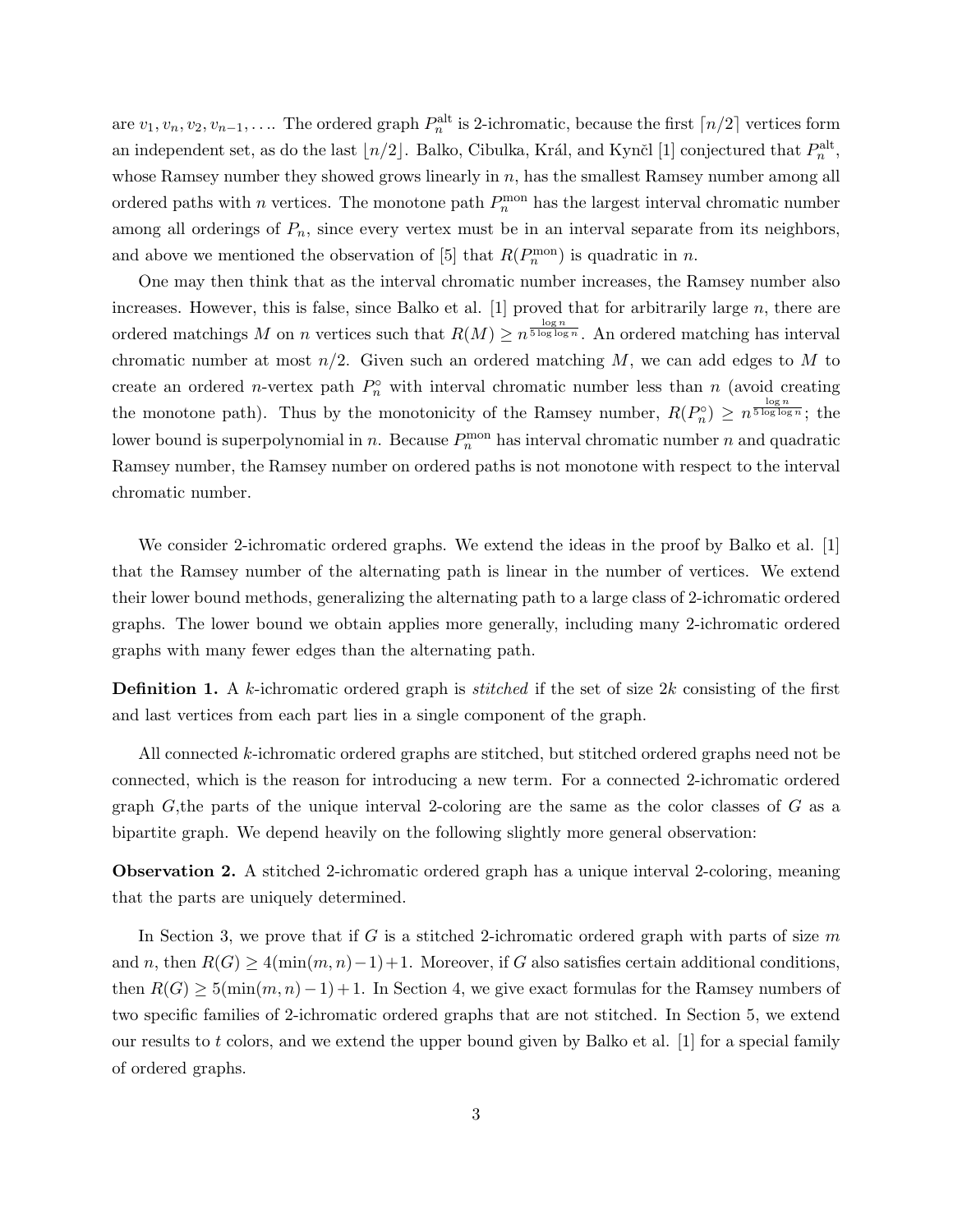#### 2 Matrices associated with ordered graphs

We prove our results by converting the graph problems to matrix problems. The *adjacency matrix* of an ordered graph G with vertices  $v_1, \ldots, v_N$  in order is an  $N \times N$   $\{0, 1\}$ -matrix M where the rows and columns are indexed by the vertices, and an entry  $a_{ij}$  is 1 if and only if  $v_i v_j$  is an edge in G. Since we consider only undirected graphs, these matrices are symmetric along the main diagonal.

The structure of the adjacency matrix of a 2-ichromatic ordered graph is shown in Figure 1. If the parts have sizes  $m$  and  $n$ , then the nonzero entries of the adjacency matrix are contained in two off-diagonal blocks  $A_1$  and  $A_2$ , where  $A_1$  is indexed by rows 1 through m and columns  $m + 1$ through  $m+n$  and  $A_2$  is the transpose of  $A_1$ . Thus any 2-ichromatic ordered graph G with uniquely determined parts can be described by the single  $m \times n$  matrix  $A_1$ , which we call the *core matrix of* G.

|         | $\mathbf{1}$<br>$\cdots$ m | $m+1 \cdots m+n$ |
|---------|----------------------------|------------------|
|         |                            |                  |
|         |                            | $A_1$            |
| $\,m$   |                            |                  |
| $m+1$   |                            |                  |
|         | $A_2$                      |                  |
| $m + n$ |                            |                  |

Figure 1: The adjacency matrix of A a 2-ichromatic ordered graph with part-sizes n and m.

We can view a 2-edge-coloring of the complete ordered graph  $K_N$  on N vertices as a symmetric  $N \times N$  red/blue matrix M, where each entry of M corresponds to an edge of  $K_N$ . Call an  $s \times t$ submatrix B' of M a monochromatic copy of an  $s \times t$  {0, 1}-matrix B in M if the nonzero entries of B correspond to a set of entries in  $B'$  all having the same color.

A principal submatrix is one whose row indices and column indices are the same. If we consider a 2-ichromatic ordered graph G as a subgraph of  $K_N$ , a copy of the adjacency matrix A of G will appear as a principal submatrix  $A'$  of M. Let  $A'_1$  and  $A'_2$  be the corresponding copies of submatrices  $A_1$  and  $A_2$  of A (as shown in Figure 1). Due to the ordering of G,  $A'_1$  is above the diagonal and is completely above and to the right of every entry in  $A'_2$ .

In Section 5 we make use the analogue for matrices of Turán numbers. A  $\{0, 1\}$ -matrix M contains an  $r \times s$  {0,1}-matrix A if M has a  $r \times s$  submatrix A' that has a 1 in every position where A has a 1, with the rows and columns in the same order as in A. A matrix *avoids* A if it does not contain A. A matrix A is tightly contained in a matrix M if M contains A and has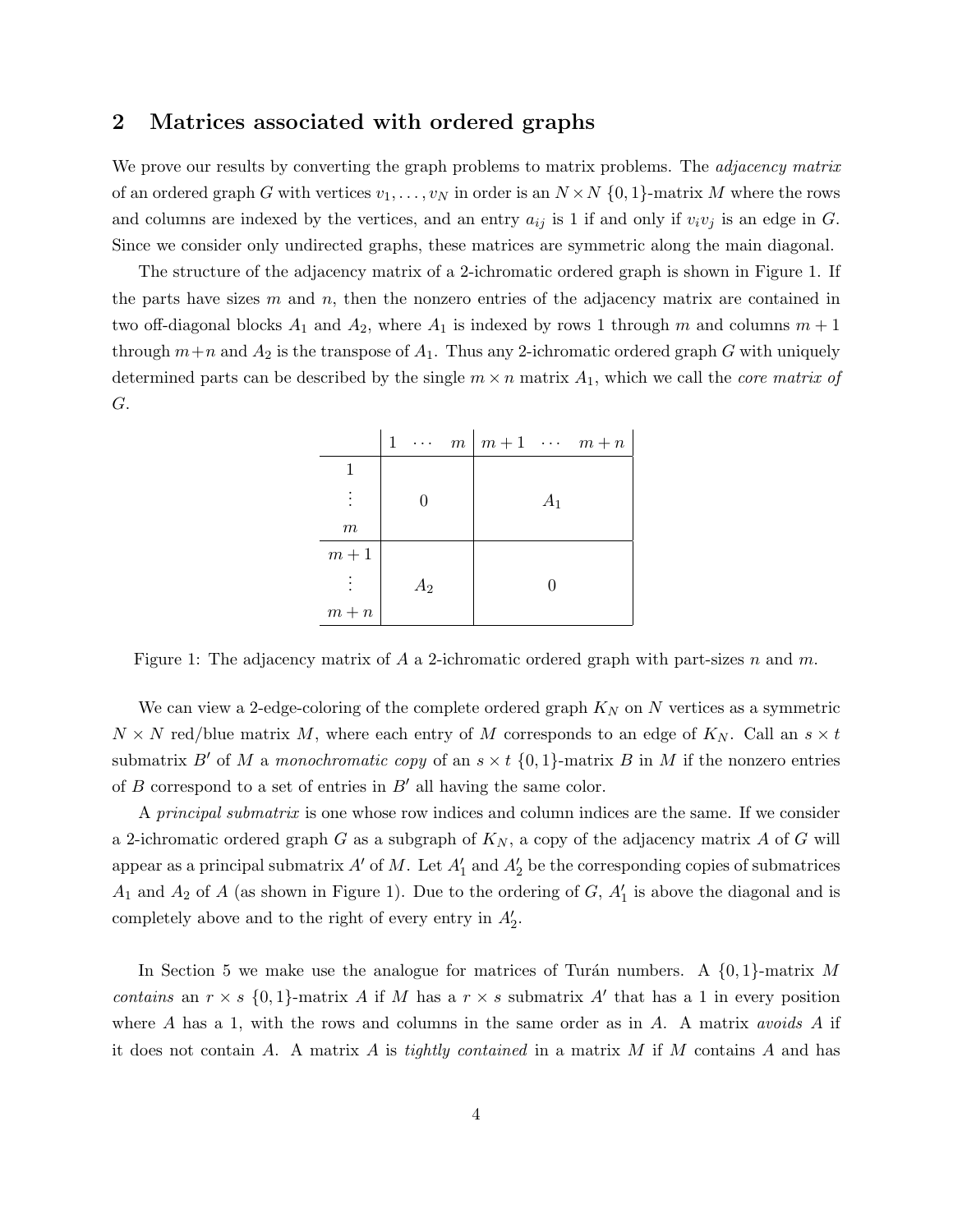the same dimensions as A. The *extremal number*  $ex_A(m, n)$  of a  $\{0, 1\}$ -matrix A is the maximum number of nonzero entries in an  $m \times n \{0, 1\}$ -matrix avoiding A. An  $r \times s$  matrix A is minimalist if  $ex_A(m, n) = (s - 1)m + (r - 1)n - (r - 1)(s - 1)$ . The term "minimalist" was introduced by Füredi and Hajnal [6] because for each choice of m and n, the value  $(s-1)m + (r-1)n - (r-1)(s-1)$  is the smallest extremal number of any  $r \times s \{0,1\}$ -matrix A having at least one nonzero entry. We say also that a 2-ichromatic ordered graph  $G$  is *minimalist* if the core matrix of  $G$  is minimalist.

One can build larger minimalist matrices from existing minimalist matrices by a method of Füredi and Hajnal [6]. An elementary operation on a  $\{0,1\}$ -matrix M produces a  $\{0,1\}$ -matrix  $M'$  by adding a new first or last row or column containing a single 1 next to a 1 of M. Füredi and Hajnal proved that if M is a minimalist matrix and  $M'$  is obtained from M by applying elementary operations, then  $M'$  is minimalist. Since the  $1 \times 1$  identity matrix is clearly minimalist, this is one way to create minimalist matrices. Also, any nonzero matrix tightly contained in a minimalist matrix is minimalist. However, these are not all the minimalist matrices; the matrix below is minimalist but neither is created by applying elementary operations to the  $1 \times 1$  identity matrix nor is tightly contained in such a matrix [6].

|   | 0              |
|---|----------------|
| U | $\overline{0}$ |
|   |                |
|   |                |

The ordered path  $P_n^{\text{alt}}$  is minimalist. Balko et al. [1] used this fact in proving an upper bound on  $R(P_n^{\text{alt}})$ . In Section 5 we extend their result to t colors and all minimalist 2-ichromatic ordered graphs.

#### 3 Lower bounds for stitched 2-ichromatic ordered graphs

**Theorem 3.** Let G be a stitched 2-ichromatic ordered graph. If the parts have size m and n, then  $R(G) \ge 4r + 1$ , where  $r = \min(m, n) - 1$ .

*Proof.* Let A be the adjacency matrix of G, and let  $A_1$  and  $A_2$  be the core matrix of G and its transpose, respectively. To prove the lower bound, we construct a symmetric  $N \times N$  red/blue matrix M such that no  $(m+n) \times (m+n)$  principal submatrix A' is a monochromatic copy of A in M. This corresponds to a 2-coloring of the complete ordered  $K_N$  that does not contain a monochromatic copy of G. Since M is symmetric and  $A'$  is principal, it suffices to avoid monochromatic copies of  $A_1$  above the diagonal of M. We achieve this by block coloring: when N is a multiple of r, M is  $r \times r$  block 2-colored when each  $r \times r$  block of entries is monochromatic.

Suppose that M is  $r \times r$  block 2-colored and has a principal monochromatic copy A' of A. Let  $A'_1$  and  $A'_2$  be the monochromatic copies of  $A_1$  and  $A_2$  in  $A'$ . Recall that  $A'_1$  is on or above the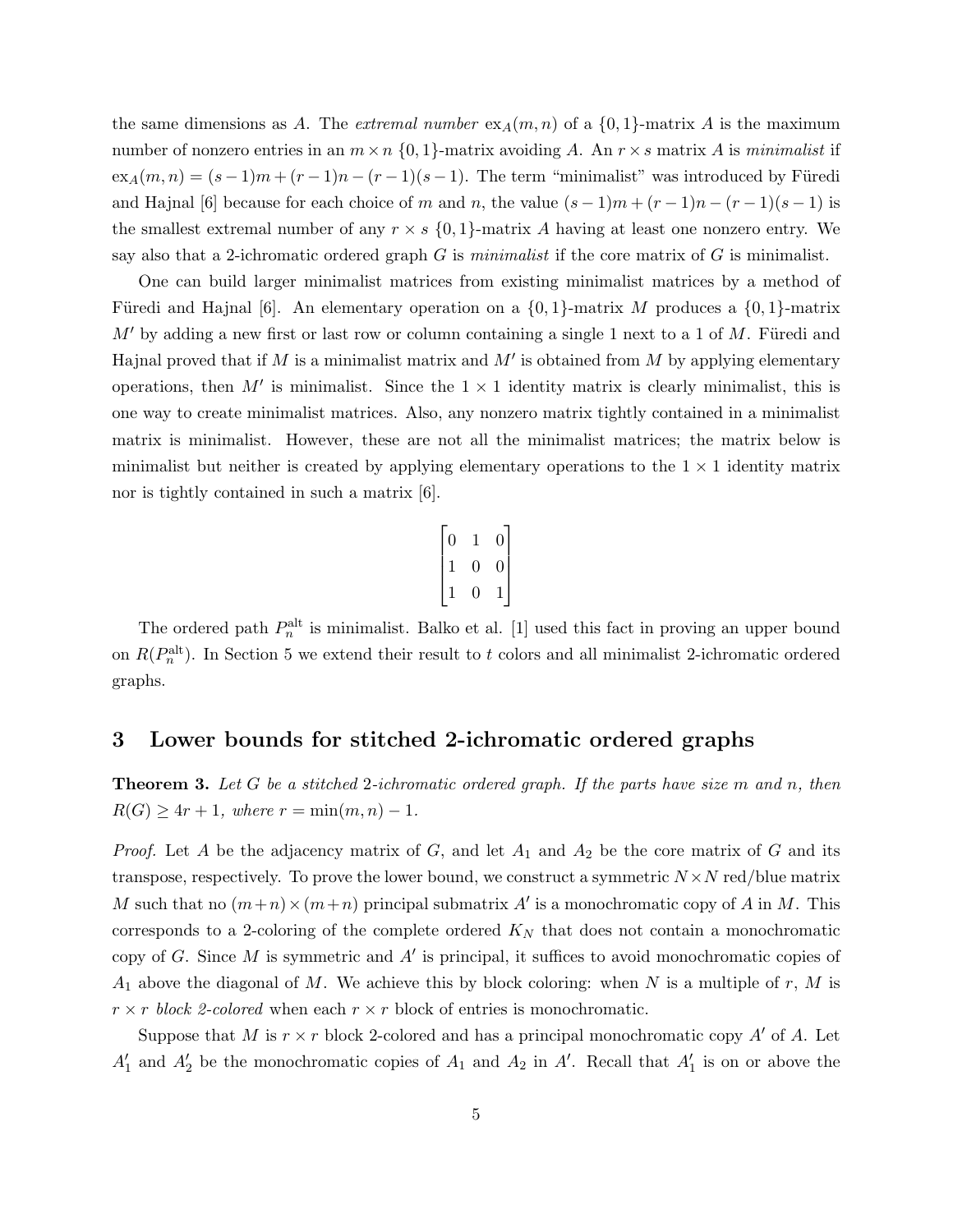diagonal and is completely above and to the right of every entry in  $A'_2$ . Also  $A'_2$  is located below the diagonal in the positions reflecting  $A'_1$ .

Let X denote the set of first and last vertices of the parts in the interval 2-coloring of  $G$ . Since G is a stitched 2-ichromatic ordered graph, the four vertices of X are connected by paths. Consider only those entries in  $A_1$  that correspond to the edges of these paths; let  $C$  be the set of these entries. These edges form a connected subgraph of  $G$ , and there exists at least one entry in  $C$  in each of the first and last columns and the first and last rows of  $A_1$ . Let  $C'$  be the corresponding entries in  $A'_1$ .

Now consider the  $r \times r$  blocks of M that contain entries in C'; recall that  $r = \min(m, n) - 1$ . Since  $A'$  is a principal monochromatic copy of  $A$ , these blocks have the same color in  $M$ . Since  $C'$  has entries in the extreme rows and columns of  $A'_1$ , and  $A'_1$  spans m rows and n columns,  $C'$ cannot be contained within a single row or column of blocks. Because the subgraph corresponding to  $C'$  is connected, there is a "path of blocks" joining any two blocks used by  $C'$ , meaning that at each step only the row or only the column is changed. Since  $C'$  cannot be captured in a single row or column of blocks, there is thus such a path with two steps, one row change and one column change, which yields one of the four patterns in Figure 2. (Note that the blocks in a pattern need not be contiguous.) We conclude that if an  $r \times r$  block 2-colored matrix M does not have a monochromatic instance of one of these four block patterns on or above the diagonal, then we will not have a monochromatic copy of A.



Figure 2: Forbidden  $r \times r$  block patterns in M

We claim further that the three blocks we have extracted from  $C'$  cannot occur in pattern 1 using a diagonal block, and hence we do not need to avoid such instances of pattern 1 to establish the lower bound. Consider such an instance. If one of these three blocks is on the diagonal, then it must be the upper left or lower right block. By symmetry we may assume it is the upper left block, let this be B. Let x be an entry of  $C'$  in B, and let y be an entry of  $C'$  in the lower right block. Because  $A'$  is principal, the reflection of  $C'$  through the diagonal is contained in  $A'_2$ . When we reflect x to  $\hat{x} \in A'_2$ ,  $\hat{x}$  is still in B, but the original entry  $y \in A'_1$  is in a lower row of blocks. Hence the entry  $y \in A'_1$  is not above the entry  $\hat{x} \in A'_2$ , which contradicts the structure of matrix A shown in Figure 1.

When  $N = 4r$ , the block coloring of an upper triangular matrix shown in Figure 3 avoids the four patterns in Figure 2, except for an instance of pattern 1 using the diagonal. For later use, we may say that the color used on the upper right block is color 1 (red). Therefore,  $M$  avoids  $A$ , and the corresponding 2-edge-coloring of the ordered complete graph on 4r vertices avoids the ordered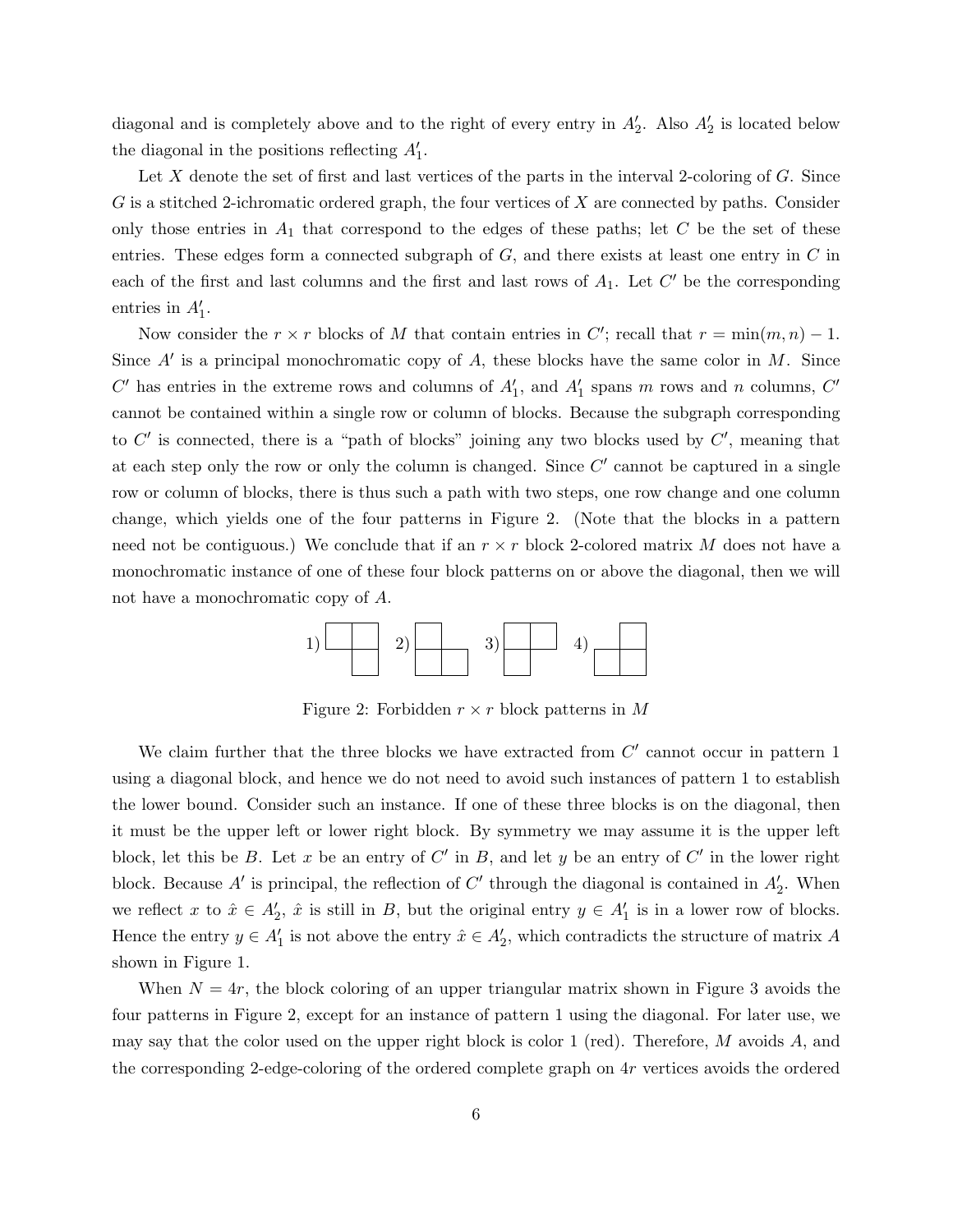graph G.



Figure 3: Block coloring that avoids the forbidden patterns

The lower bound of  $4r + 1$  in Theorem 3 relies on the necessity of avoiding monochromatic instances of all four block patterns in Figure 2. We can improve the bound if avoiding the specific graph only requires us to avoid certain subsets of these patterns: If we only need to avoid pattern 2, then we improve the lower bound to  $5r + 1$ , and we can also obtain a lower bound of  $5r + 1$  when avoiding just patterns 3 and 4. The block colorings that prove these claims are shown in Figure 4. The coloring in Figure 4a appears in [1].



Figure 4: Block colorings that (a) avoid patterns 3 and 4, and (b) avoid pattern 2.

Motivated by this, we determine some of the graphs that require either pattern 3 or 4 to cover the nonzero entries in their matrix, as well as some of the graphs that require pattern 2. Thus we obtain lower bounds on Ramsey numbers for these ordered graphs.

Corollary 4 directly extends the result of [1] that the Ramsey number of the alternating path is at least  $5r + 1$ , where r is one less than half the number of vertices in the path [1], to a larger family of graphs containing the alternating path.

**Corollary 4.** Let G be a stitched 2-ichromatic ordered graph with parts  $v_1, \ldots, v_m$  and  $v_{m+1}, \ldots, v_{m+n}$ . If G has edges  $v_1v_{m+n}$  and  $v_mv_{m+1}$ , then  $R(G) \ge 5r+1$ , where  $r = \min(m, n) - 1$ .

*Proof.* Let  $A_1$  be the core matrix of G, and as in Theorem 3 consider an  $r \times r$  block 2-colored matrix M, which contains a copy  $A'_1$  of  $A_1$  above the diagonal. Edges  $v_1v_{m+n}$  and  $v_mv_{m+1}$  of G correspond to nonzero entries in the top right corner and lower left corner of  $A_1$ . Since  $A'_1$  spans at least  $m$  rows and  $n$  columns, one cannot cover these two entries with only blocks in the same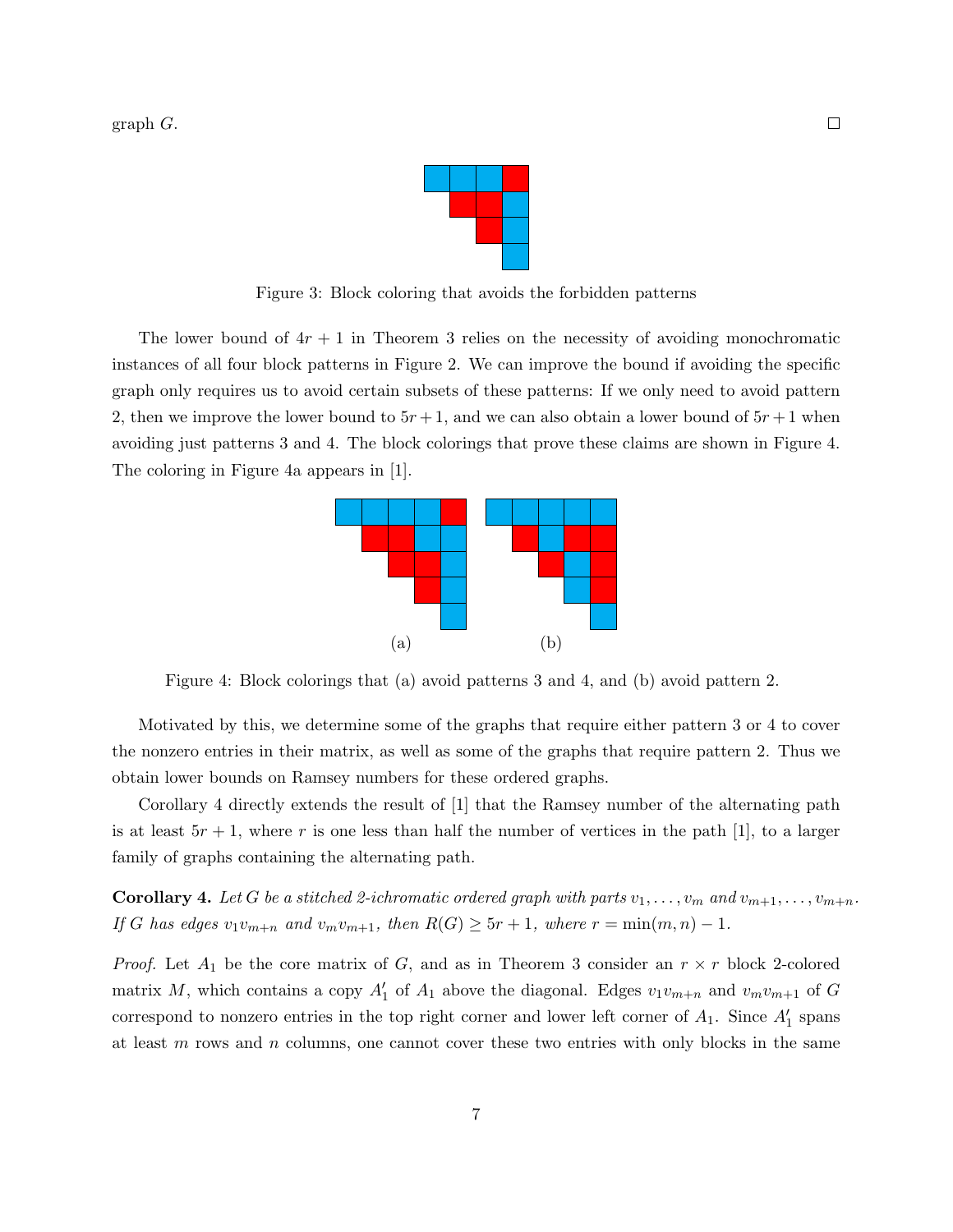row or column. Hence the extreme blocks intersected by  $A'_1$  must be two diagonally placed blocks,  $B_1$  to the upper right and  $B_2$  to the lower left.

Since G is stitched, it has paths connecting the vertices  $\{v_1, v_m, v_{m+1}, v_{m+n}\}\.$  Let C be the collection of entries of  $A_1$  that correspond to the edges of these paths, and let  $C'$  be the corresponding entries of  $A'_1$ . As in the proof of Theorem 3, since the graph corresponding to  $C'$  is connected, there is a path of blocks joining any two blocks used by  $C'$ . Since  $B_1$  is the top and rightmost block used by  $C'$ , and there must be a path of blocks to reach  $B_2$ , the path first steps downward or leftward, and when the path first takes a step in the other direction, we obtain pattern 3 or pattern 4. The  $r \times r$  block 2-colored  $5r \times 5r$  matrix shown in Figure 4a avoids pattern 3 and pattern 4 above the diagonal. Thus it yields a 2-edge-coloring of the ordered complete graph on 5r vertices that does not contain a monochromatic copy of the ordered graph G.  $\Box$ 

Corollary 5 proves the same lower bound for a different family of ordered graphs.

**Corollary 5.** Let G be a 2-ichromatic ordered graph with parts  $v_1, \ldots, v_m$  and  $v_{m+1}, \ldots, v_{m+n}$ . If G has edges  $v_1v_{m+1}$ ,  $v_mv_{m+n}$ , and  $v_mv_{m+1}$ , then  $R(G) \ge 5r+1$ , where  $r = \min(m, n) - 1$ .

*Proof.* Let  $A$  be the core matrix of  $G$ . The specified edges of  $G$  correspond to nonzero entries in the top left, bottom left, and bottom right corners of A. Since  $r = \min(m, n) - 1$ , one must use two blocks in one column of blocks to cover the top left entry and bottom left entry of A, and then use a third block to the right of the bottom block in the same row of blocks to cover the lower right entry. Thus, to cover the nonzero entries with  $r \times r$  blocks, one must use pattern 2 from Figure 2. The  $r \times r$  block 2-colored  $5r \times 5r$  matrix shown in Figure 4b avoids pattern 2 on or above the diagonal. Thus it yields an edge-coloring of the ordered complete graph on 5r vertices that does not contain a monochromatic copy of G.  $\Box$ 

Remark 6. By case analysis, we can show that it is not possible to 2-color a triangular configuration with more than five rows and columns of blocks to avoid pattern 2 or avoid patterns 3 and 4. It is also not possible to 2-color a triangular configuration with more than four rows and columns of blocks to avoid any other subset of the four patterns in Figure 2. Thus we cannot enforce larger lower bounds than  $4r + 1$  with this block coloring technique for any other subset of the four block patterns, and we cannot enforce larger lower bounds than  $5r + 1$  for the two families in Corollaries 4 and 5.

#### 4 Exact Values for Special Families

The lower bounds presented in Corollaries 4 and 5 are larger than the Ramsey numbers for the ordered graphs consisting of only the matching M consisting of  $\{v_1v_{m+n}, v_mv_{m+1}\}$ , even though they differ by perhaps only one edge. For example, an ordered graph treated by Corollary 4 can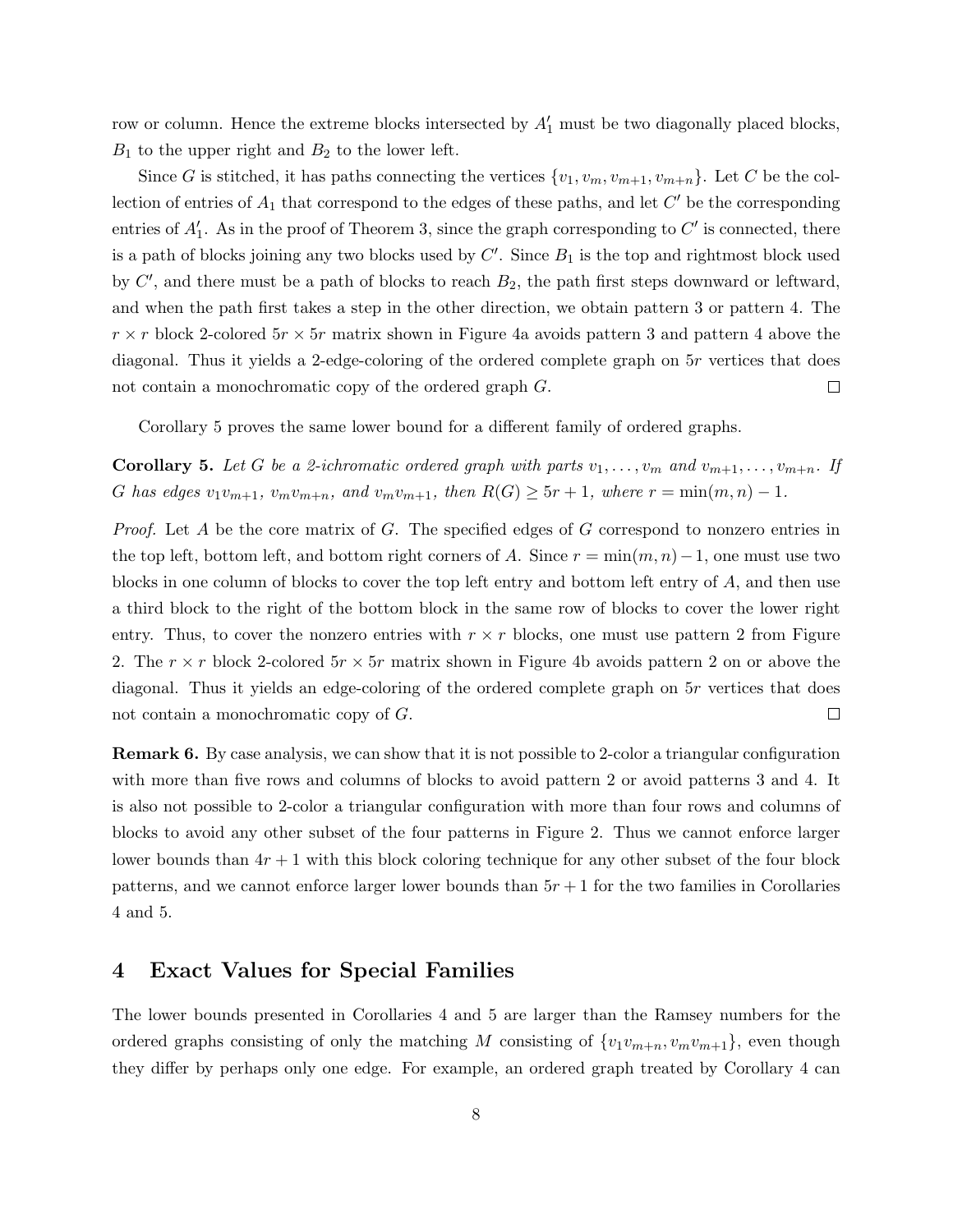be obtained by adding just one edge to  $M$  to make the graph stitched. We consider two specific examples among 2-ichromatic ordered graphs with color classes of sizes  $m$  and  $n$ .



Figure 5: 2-ichromatic ordered graphs with (a) nested edges or (b) crossing edges.

**Proposition 7.** If G is the 2-ichromatic ordered graph with parts of size m and n and two nested edges, one joining the outermost vertices and one joining the innermost vertices (see Figure 5a), then  $R(G) = 2m + 2n - 2$ .

*Proof.* Upper Bound. Consider a 2-edge-coloring of the ordered complete graph whose  $2m + 2n - 2$ vertices are  $v_1, \ldots, v_{2m+2n-2}$ . Consider the three edges  $v_1v_{2m+2n-2}$ ,  $v_mv_{2m+n-1}$ , and  $v_{2m-1}v_{2m}$ , as shown in Figure 6. Two of these three edges have the same color, and these two edges along with  $m-2$  vertices between their left endpoints and  $n-2$  vertices between their right endpoints form a copy of G. Thus  $R(G) \leq 2m + 2n - 2$ .



Figure 6: Particular edges in an ordered graph with  $2m + 2n - 2$  edges

Lower Bound. Given the ordered complete graph with  $2m + 2n - 3$  vertices, we construct a coloring avoiding G. Assign red to each edge having an endpoint among either the first  $m-1$  vertices or the last  $n-1$  vertices; assign blue to all other edges. We claim that this coloring avoids G. Any two red nested edges have left endpoints at most  $m-2$  apart from each other or right endpoints at most  $n-2$  apart from each other, so there is no red G. All blue edges are contained within a subgraph having only  $m + n - 1$  vertices, so there is no blue G. Thus  $R(G) > 2m + 2n - 3$ .  $\Box$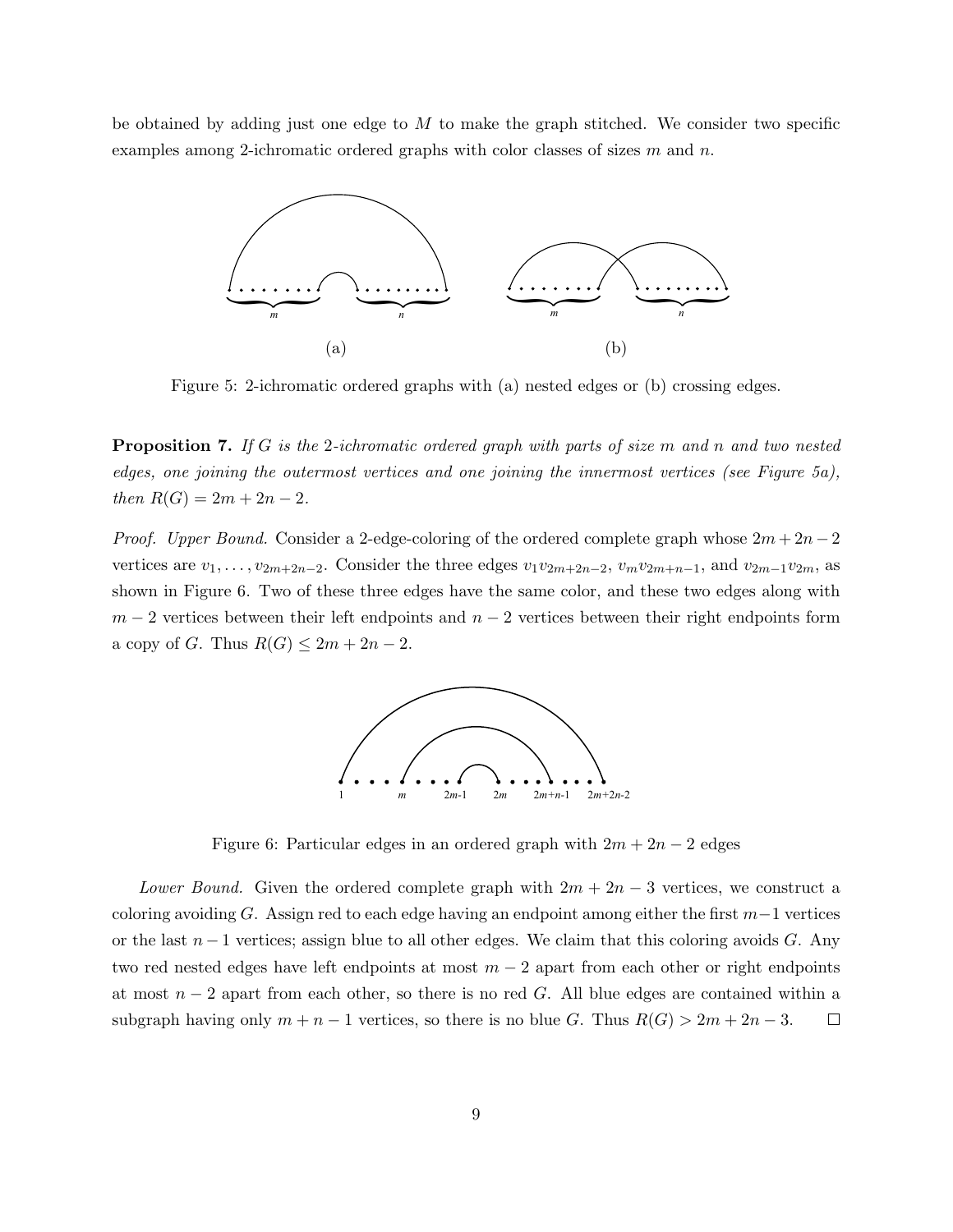**Proposition 8.** If G is the 2-ichromatic ordered graph with parts of size m and n and two crossing edges, one joining the first vertices in each part and one joining the last vertices in each part (see Figure 5b), then  $R(G) = m + n + \max(m, n) - 1$ .

*Proof.* We may assume  $m \geq n$  (otherwise, reverse the ordering).

Upper Bound. Consider a 2-edge-coloring of the ordered complete graph with  $2m+n-1$  vertices  $v_1, \ldots v_{2m+n-1}$  in order. Consider two long edges  $(v_1v_{2m}$  and  $v_mv_{2m+n-1})$  and three shorter edges  $(v_1v_{m+1}, v_mv_{2m},$  and  $v_{2m-1}v_{2m+n-1}$ , as shown in Figure 7. Three of these five edges have the same color. The two long edges together with the first  $m-2$  and last  $n-2$  other vertices form a copy of G. Any two consecutive short edges and the vertices between their endpoints form a copy of G. If one long edge and the two nonconsecutive short edges have the same color, then the long edge and the short edge incident to the other extreme vertex form a copy of G, together with the first  $m-2$  and last  $n-2$  other vertices. Therefore, there is a monochromatic copy of G, and  $R(G) \leq 2m + n - 1.$ 



Figure 7: Particular edges in an ordered graph with  $2m + n - 1$  edges. .

Lower Bound. Given the ordered complete graph with  $2m + n - 2$  vertices, we construct a coloring avoiding G. Assign red to each edge having an endpoint among the first  $m-1$  vertices; assign blue to all other edges. We claim that this coloring avoids G. Any two red crossing edges have their left endpoints at most  $m-2$  apart from each other, so there is no red G, and all blue edges are contained within a subgraph having only  $m + n - 1$  vertices, so there is no blue G. Thus  $R(G) > 2m + n - 2.$  $\Box$ 

Thus, in the case  $m = n$ , adding one specific edge to either nested edges or crossing edges increases the Ramsey number. We can add an edge to the nested edges from Proposition 7 to make the graph stitched, increasing the Ramsey number from  $4n - 2$  to at least  $5n - 4$ . Similarly, we can add the edge joining the last vertex in the first part and the first vertex in the second part to the crossing edges from Proposition 8 to make the graph satisfy the hypothesis of Corollary 5, increasing the Ramsey number from  $3n - 1$  to at least  $5n - 4$ .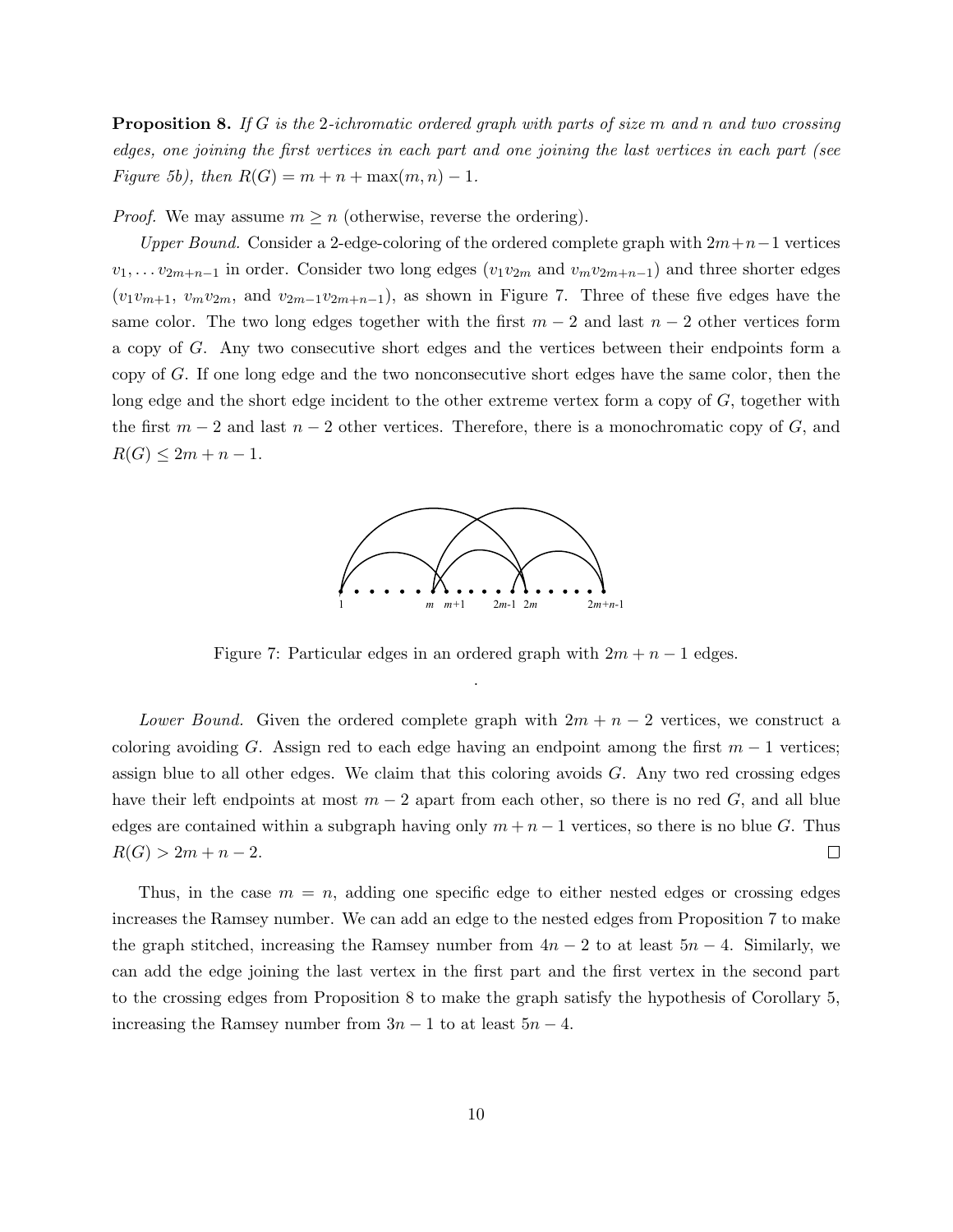#### 5 Extensions to t-color Ramsey Numbers

We can also extend our general lower bounds to the *t*-color Ramsey case, where we color the edges from a set of t colors:

- **Corollary 9.** 1. If  $G_1$  is a stitched 2-ichromatic ordered graph with parts of sizes n and m, then  $R_t(G_1) \geq 2tr + 1$ , where  $r = \min(n, m) - 1$ .
	- 2. Let  $G_2$  be a stitched 2-ichromatic ordered graph with parts  $v_1, \ldots, v_m$  and  $v_{m+1}, \ldots, v_{m+n}$ . If edges  $v_1v_{m+n}$  and  $v_mv_{m+1}$  are contained in  $G_2$ , then  $R_t(G_2) \geq (2t+1)r+1$ , where  $r =$  $\min(m, n) - 1$ .
	- 3. Let  $G_3$  be a 2-ichromatic ordered graph with parts  $v_1, \ldots, v_m$  and  $v_{m+1}, \ldots, v_{m+n}$ . If edges  $v_1v_{m+1}$ ,  $v_mv_{m+n}$ , and  $v_mv_{m+1}$  are contained in G, then  $R_t(G_3) \geq (2t+1)r+1$ , where  $r = \min(m, n) - 1$ .

*Proof.* Using  $t = 2$  and Theorem 3, Corollary 4, and Corollary 5 as the base cases for our three statements, we use induction on  $t$ . Having already colored the appropriately sized matrix for  $t$ colors, we can extend the coloring to  $t + 1$  colors by adding new rows and columns as in Figure 8: For statement 1, add a top row and right column of the new color, with one block of color 1 in the top right. For statement 2, add a top row and right row. For statement 3, add a top row and diagonal.

The first matrix coloring (Figure 8a) avoids monochromatic instances of all four patterns in Figure 2 (except pattern 1 on the diagonal), the second (Figure 8b) avoids patterns 3 and 4, and the third (Figure 8c) avoids pattern 2. Thus, they avoid  $G_1$ ,  $G_2$ , and  $G_3$  respectively. Each inductive step adds two rows and columns of blocks, and the results follow.  $\Box$ 



Figure 8: Block colorings for the 4-color Ramsey extensions.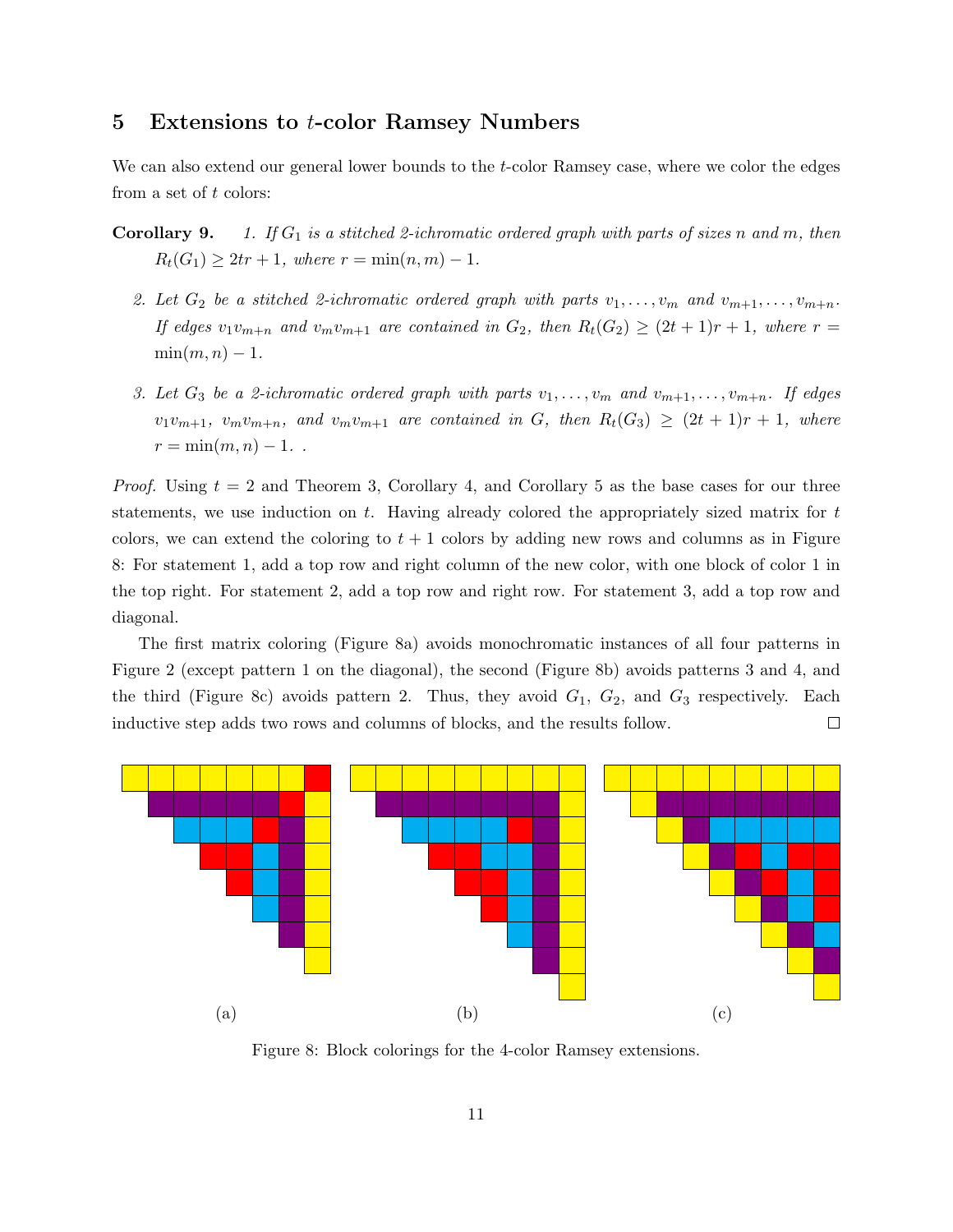Since we have thus far found lower bounds that are linear in the number of vertices for certain 2-ichromatic ordered graphs, it is desirable to also find linear upper bounds for some 2-ichromatic ordered graphs. In proving that the alternating path has linear Ramsey number, Balko, Cibulka, Král and Kynčl [1] used minimalist matrices to prove a linear upper bound for the alternating path  $P_n^{\text{alt}}$  with *n* vertices:

$$
R(P_n^{\text{alt}}) \le 2n - 4 + \sqrt{2n^2 - 8n + 11}
$$

In fact, their proof is valid for any minimalist graph with equal part-sizes. Here we extend this proof to t colors and to 2-ichromatic ordered graphs with general part-sizes:

**Proposition 10.** If G is a minimalist 2-ichromatic ordered graph with parts size m and n, then

$$
R_t(G) \le t(n+m-2) + \sqrt{t^2(n+m-2)^2 + 2t(3(n+m) - 4 - 2mn)}.
$$

*Proof.* Consider an ordered complete graph with  $N$  vertices having a t-color edge-coloring that contains no monochromatic G. Consider the adjacency matrix for the coloring, and consider the upper right submatrix B formed by the first  $\lceil N/2 \rceil$  rows and last  $\lceil N/2 \rceil$  columns. Because the given coloring has no monochromatic copy of  $G$ , this matrix  $B$  does not contain a monochromatic copy of the core matrix of  $G$ . Since  $G$  is minimalist,

$$
\begin{aligned} \exp(A_1([N/2],[N/2]) &= (n-1)[N/2] + (m-1)[N/2] - (m-1)(n-1) \\ &\le \frac{1}{2}(n+m)(N+3) - N - 2 - mn \\ &\le \left(\frac{1}{2}(n+m) - 1\right)N + \left(\frac{3}{2}(n+m) - 2 - mn\right). \end{aligned}
$$

By the pigeonhole principle, at least  $\frac{1}{t}$  of the  $\lceil N/2 \rceil \lfloor N/2 \rfloor$  edges in B have the same color. Note that  $\frac{1}{t}[N/2][N/2] \geq (N^2-1)/4t$ . To avoid monochromatic copies of G, the following inequality must be satisfied.

$$
N^2 - 1 \le (2t(n+m) - 4t)N + 6t(n+m) - 8t - 4tmn.
$$

Now the quadratic formula completes the proof.

$$
N \le t(n+m-2) + \sqrt{(t(n+m)-2t)^2 + 6t(n+m) - 8t - 4tmn}.
$$

Thus there is a family of 2-ichromatic ordered graphs whose Ramsey number is linear in the number of vertices. However, this linear upper bound is only for minimalist 2-ichromatic ordered graphs. Finding upper bounds for more 2-ichromatic ordered graphs is a topic for further study. For example, whenever the extremal number of the core matrix of a 2-ichromatic ordered graph G is subquadratic in the number of vertices, one can use the method above to obtain an upper bound for  $R_t(G)$ .